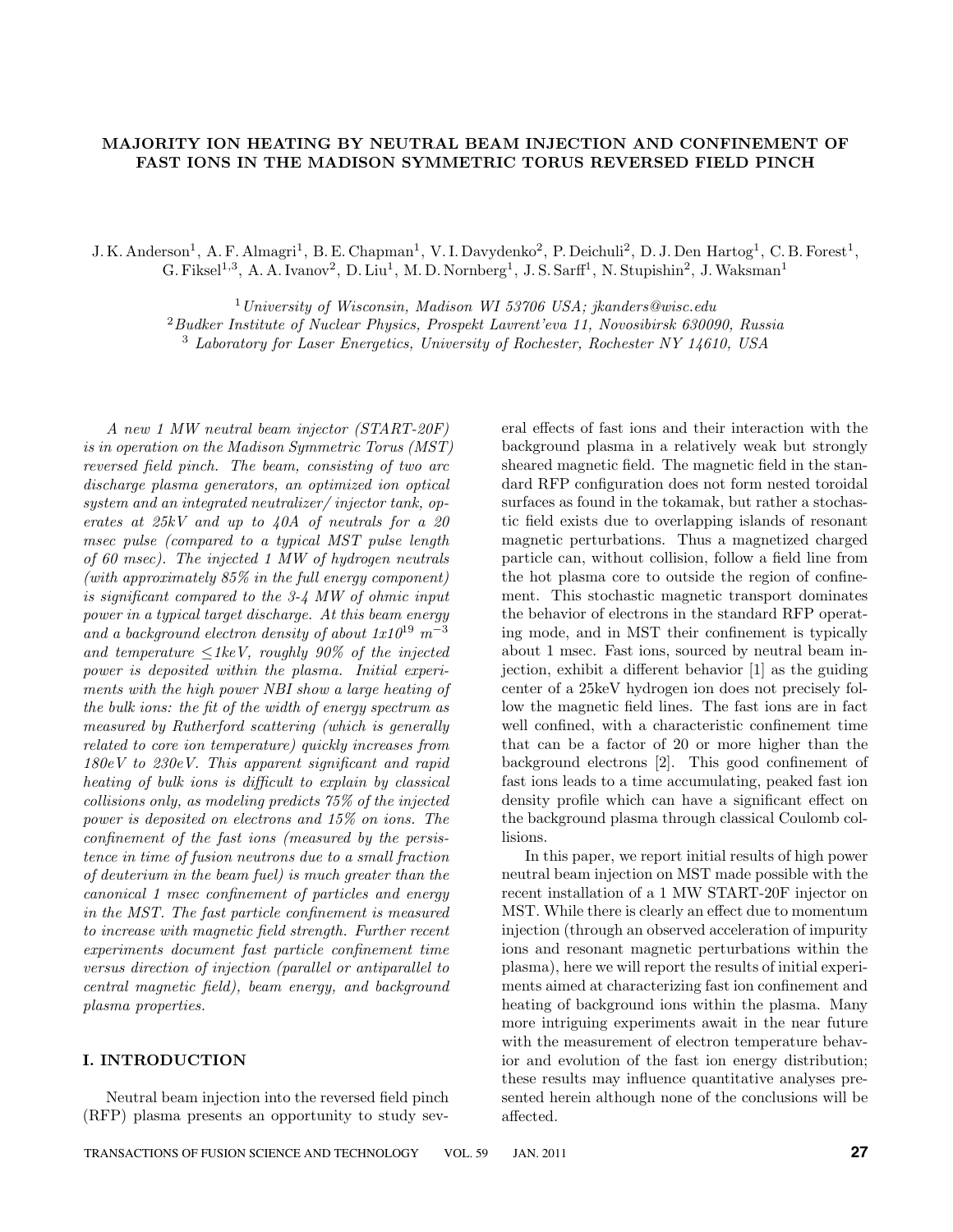## **II. FAST ION DENSITY AND BULK HEAT-ING**

With tangential injection, the NBI is an abundant source of fast ions in the plasma core. Beam neutrals are primarily ionized in the dense plasma core (typical central electron density is  $1x10^{19}$  m<sup>-3</sup>) and well confined; with 20 msec of injection there is a period of ramp-up and a significant peaking of the fast ion profile. Figure 1 is a plot of the evolution of the fast ion density as predicted by the TRANSP tokamak transport code[3] using the magnetic and kinetic profiles and beam geometry of MST. In this simulation, 1 MW NBI is injected starting at  $t = 15$  msec for a 20 msec duration and an assumed constant electron temperature profile with central value of 400 eV is used. Three



using the TRANSP tokamak code. The profile is strongly peaked, and increases with time for the duration of the injected pulse.

features of the fast ion profile evolution are noteworthy. First, the central fast ion density increases on a roughly 10 msec timescale to a value between 15 and 20% of the background electron density. Second, the profile is strongly peaked. Finally, at beam turn-off the simulation (which considers classical processes) shows the fast ion density decaying on about a 10msec time scale.

The fast ion density behavior with time is necessary to compute the heat deposition profiles on ions and electrons. At MST-like temperatures and a 25keV beam, most (about 75%) of the NBI energy is directed to the electron fluid; about 15% of the injected energy is directed into the bulk ions with the remainder shining through without ionization or being deposited into impurity ions.

The change in bulk ion temperature (preliminary

measurement) near the plasma core has been measured throughout the time of high power NBI using a Rutherford scattering diagnostic [4] and is plotted in Figure 2. A 16kV, 3A helium neutral beam (with a 3 msec pulse) is directed vertically into the plasma and a neutral particle analyzer on an angle  $9^{\circ}$  from vertical measures the energy width of the scattered He atoms. The energy width can be deconvolved to determine the temperature of the background ions (deuterium is the main fuel in MST) from which the He atoms have scattered. The intersection of the two finite widths (He beam width and analyzer acceptance cone) yields a spatial average over the innermost 15% of the plasma minor radius. As the diagnostic beam is a short pulse compared to the NBI duration, several reproducible discharges are averaged together with the systematically shifted relative beam fire time to map out the time evolution of  $T_i(0)$  throughout NBI injection.



Figure 2: Difference in core bulk ion temperature between NBI and non-NBI discharges versus time. The ions are heated about 40eV in a short time.

The dotted line in Figure 2 is the representative NBI power, nearly 1MW for 20 msec, while the solid, noisy line is the computed difference in background ion temperature (for reference, the central ion temperature value is around 180 eV at  $t = 20$  msec; the difference is plotted for convenience as the non NBI  $T_i(0)$  evolves with time). It is important to note that the diagnostic is quite complex: the measured width of energy of passing neutral atoms is well over 1keV for a temperature fit of 250eV. Also, the consideration of 10-15% density of fast hydrogen compared to bulk deuterium may have an effect on the data fitting that is not yet considered. The preliminary data show a substantial and quickly responding change in measured signals; the interpretation is not yet complete. However, using the fit of width as a reasonable indication of temperature,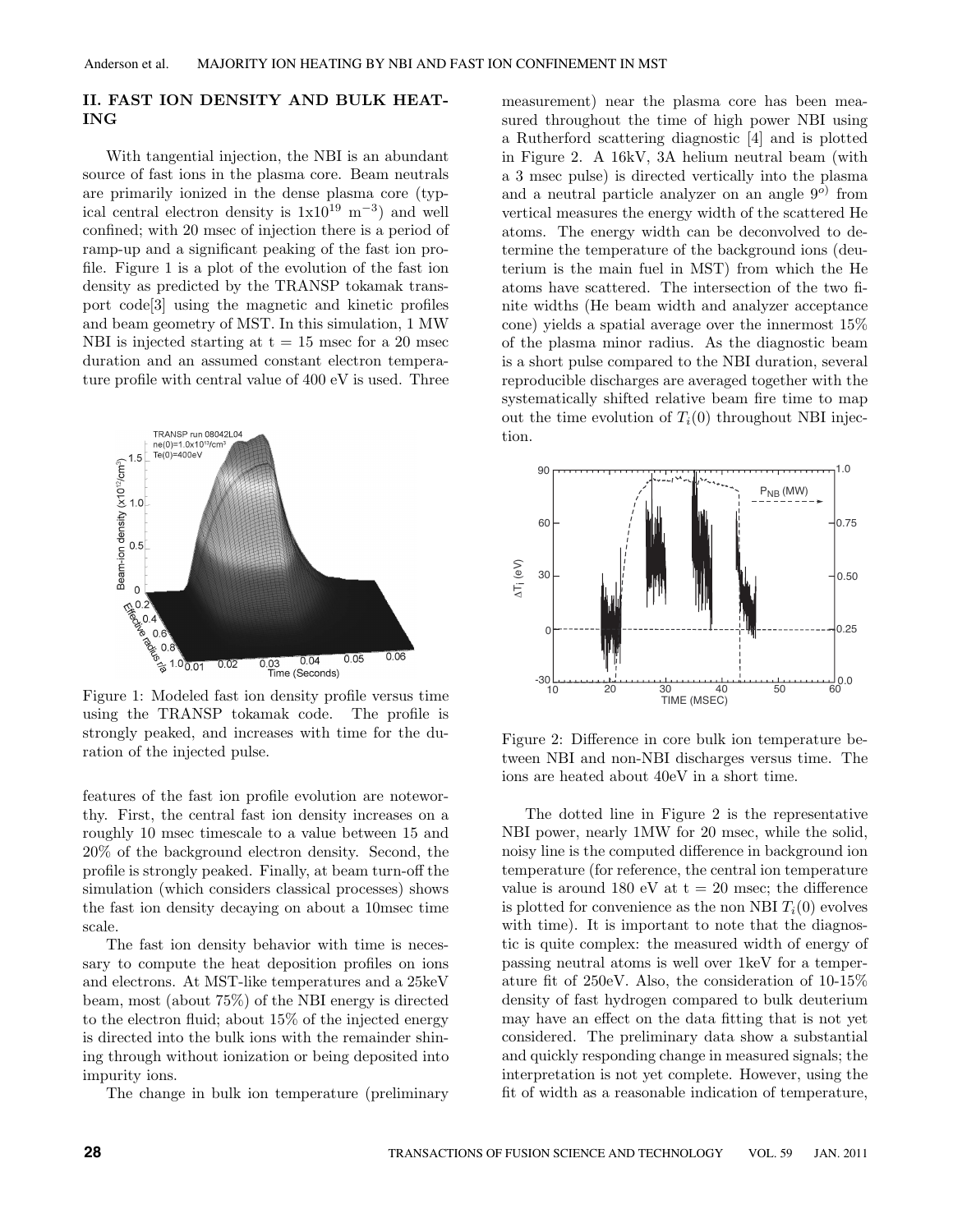there are some observations to make. The small difference measured before  $t = 20$ msec (NBI fire time) is an indication that the averaged discharges are similar before NBI and the comparison is valid. The core temperature increases quickly and a 40eV difference is established by t=25 msec;  $\Delta T_i$  is no longer ramping up. The 40eV difference is sustained until beam turnoff, at which point the change in temperature decays to zero on a 1.5 msec timescale.

The relatively fast decay is indicative of a bulk ion energy confinement time of about 1-2 msec; however, the change in  $T_i$  of 40 eV is quite large compared to expectations: for strictly classical processes and a flat ion temperature profile, simple estimates predict about a 10eV change in ion temperature (and about 60eV change in electron temperature) for 1 MW absorbed power.

Repeating NBI experiments with a time resolved Thomson scattering measurement of electron temperature is a priority in understanding the ion heating. Detailed analysis of Rutherford scattering data is underway to consider the effect of 15-20% hydrogen from NBI mixed in with the background deuterium ions. Further consideration of the ion profile shape is necessary as well: a strongly peaked profile with a core temperature change of 40eV may be possible from classical collisional heating.

#### **III. FAST ION CONFINEMENT**

The confinement of fast ions within the plasma can be studied experimentally by doping the hydrogen NBI fuel with a small amount of deuterium. The fast deuterium ions can fuse with background deuterium ions and the resulting neutron flux

$$
n_n = n_f n_i < \sigma v >_{d-d} \tag{1}
$$

is a measure of the product of fast deuterium ion density  $n_f$ , the bulk ion density  $n_i$ , and the fusion reaction rate  $\langle \sigma v \rangle$  which is a strong function of the fast ion energy. The slowing of the fast ions due to classical collisions can be well modeled and is a strong function of the electron temperature. The density of fast ions within the plasma is a balance between the source and loss rates; at beam turn-off this is described as a decaying exponential

$$
n_f = n_{f0} e^{-t/\tau_{fi}} \tag{2}
$$

where  $n_{f0}$  is the fast ion density at beam turn-off. An experimental measurement of time resolved neutron flux can then be used to estimate the fast ion confinement time  $\tau_{fi}$  as shown in Figure 3. In this example, the neutron flux decays on a 4 msec timescale (solid



Figure 3: Neutron rate is used to estimate fast ion confinement time. The neutron flux decays on a 4 msec timescale but due to the classical slowing down of the fast ions, the inferred fast ion confinement time is around 10 msec in this example. For reference, the large dashed line is the expected neutron flux for perfect confinement of the fast ions and the decay of neutron signal is due solely to the classical slowing of the fast ions.

line fit to the neutron flux data, not easy to see in figure) but due to the classical slowing down of the fast ions, the inferred fast ion confinement time is around 10 msec. The short dashed (nearly coincident with the solid line) and large dashed lines are the expected neutron flux considering a fast ion confinement time of 10.5 msec and infinite confinement, respectively. This calculation is sensitive to the local electron temperature which has been estimated based on similar discharges with Thomson scattering diagnostic available.

The fast ion confinement values are investigated in several different plasma conditions and summarized in Figure 4. The measured confinement time (with central electron temperature estimated from plasma current and electron density) is plotted versus central magnetic field strength. The toroidal confining field is generated by poloidal currents within the plasma in the RFP, and as such its strength is proportional to the plasma current; it is maximum at zero minor radius (where the fast ion density is also maximum) instead of the familiar 1/R field of a tokamak. Points in solid plot symbols are plotted for injection with ions parallel to the plasma current (co-injection) and points in dotted plot symbols are confinement times for ions injected anti-parallel to the plasma current. (In practice, this is achieved by reversing the direction of the plasma current without altering the injector geometry.) The different plot shapes indicate different electron density ranges.